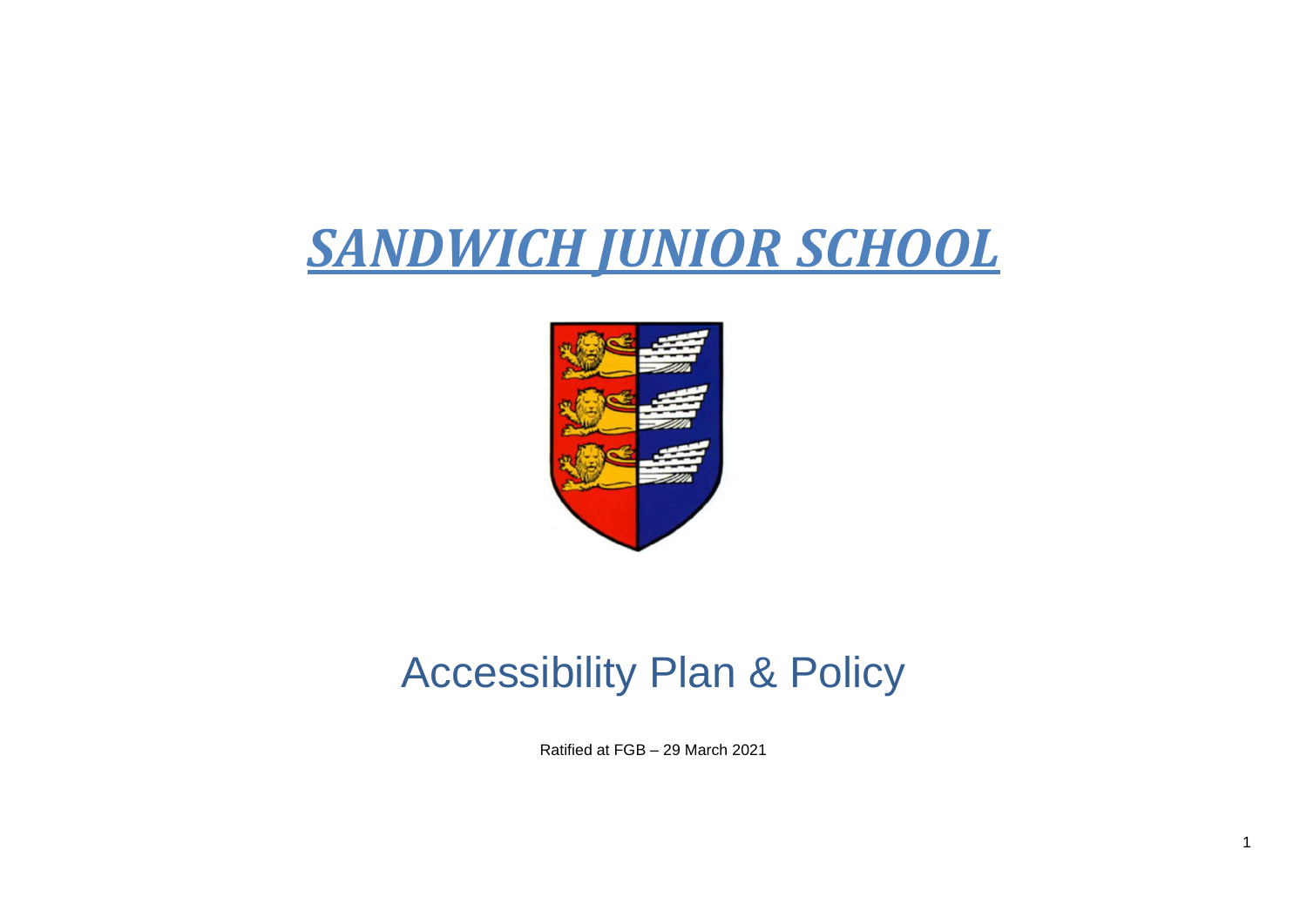#### **Contents:**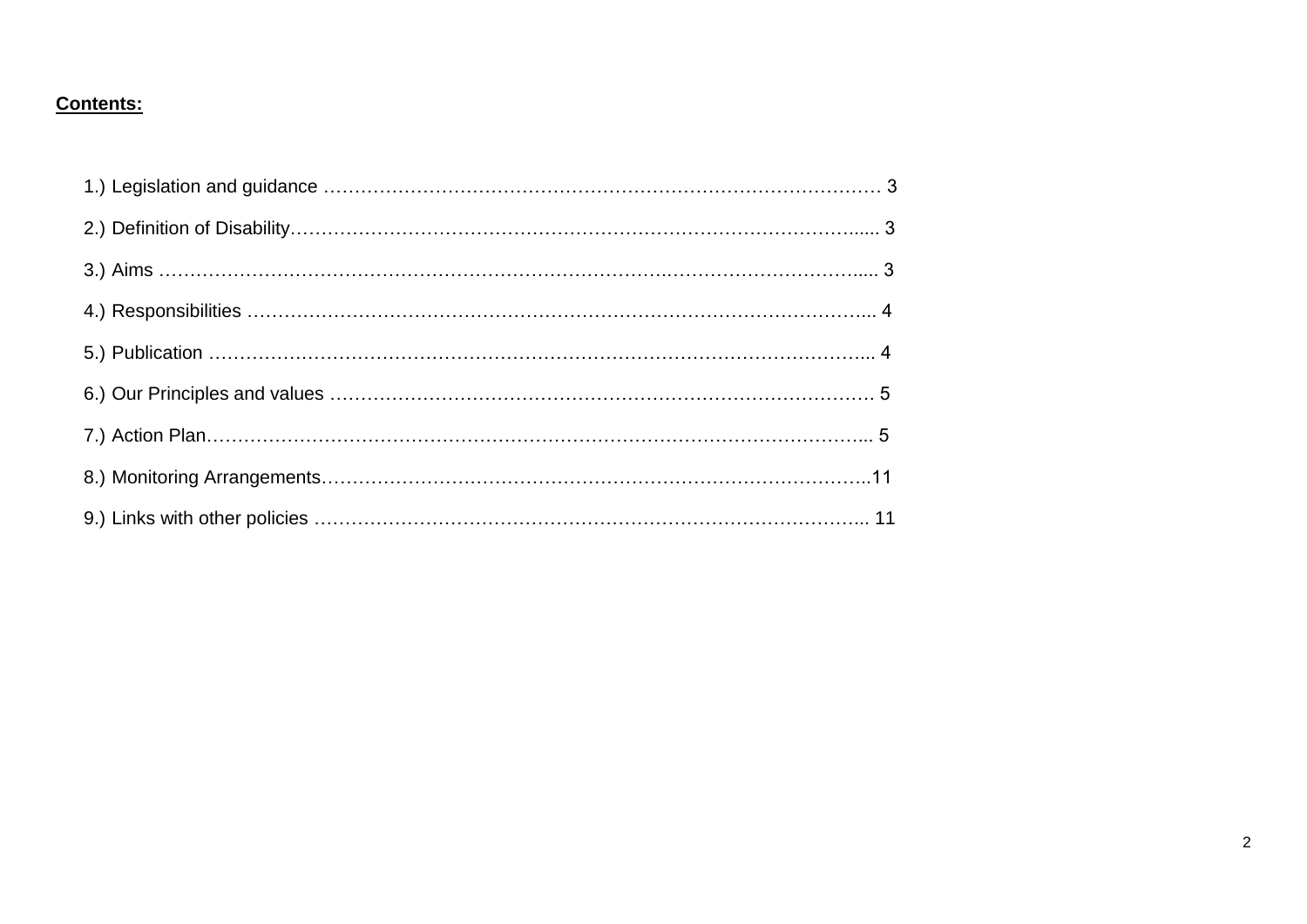#### **Legislation and guidance**:

This document meets the requirements of [schedule 10 of the Equality Act 2010](http://www.legislation.gov.uk/ukpga/2010/15/schedule/10) and the Department for Education (DfE) [guidance for schools on](https://www.gov.uk/government/publications/equality-act-2010-advice-for-schools)  [the Equality Act 2010.](https://www.gov.uk/government/publications/equality-act-2010-advice-for-schools)

#### **Definition of Disability:**

The Equality Act 2010 defines an individual as disabled if they have a physical or mental impairment that has a 'substantial' and 'long-term' adverse effect on their ability to undertake normal day to day activities.

Under the [Special Educational Needs and Disability \(SEND\) Code of Practice,](https://www.gov.uk/government/publications/send-code-of-practice-0-to-25) 'long-term' is defined as 'a year or more' and 'substantial' is defined as 'more than minor or trivial'. The definition includes sensory impairments such as those affecting sight or hearing, and long-term health conditions such as asthma, diabetes, epilepsy and cancer.

Schools are required to make 'reasonable adjustments' for pupils with disabilities under the Equality Act 2010, to alleviate any substantial disadvantage that a disabled pupil faces in comparison with non-disabled pupils. This can include, for example, the provision of an auxiliary aid or adjustments to premises.

#### **Aims and objectives of this policy**

#### *The purpose of this policy is to:*

- To increase the extent to which disabled pupils can participate in the curriculum.
- To improve the physical environment of the school to enable disabled pupils to take better advantage of education, benefits, facilities and services provided.
- To improve the availability of accessible written information.

*The Governing Body also recognises its responsibilities towards employees with disabilities, and will:*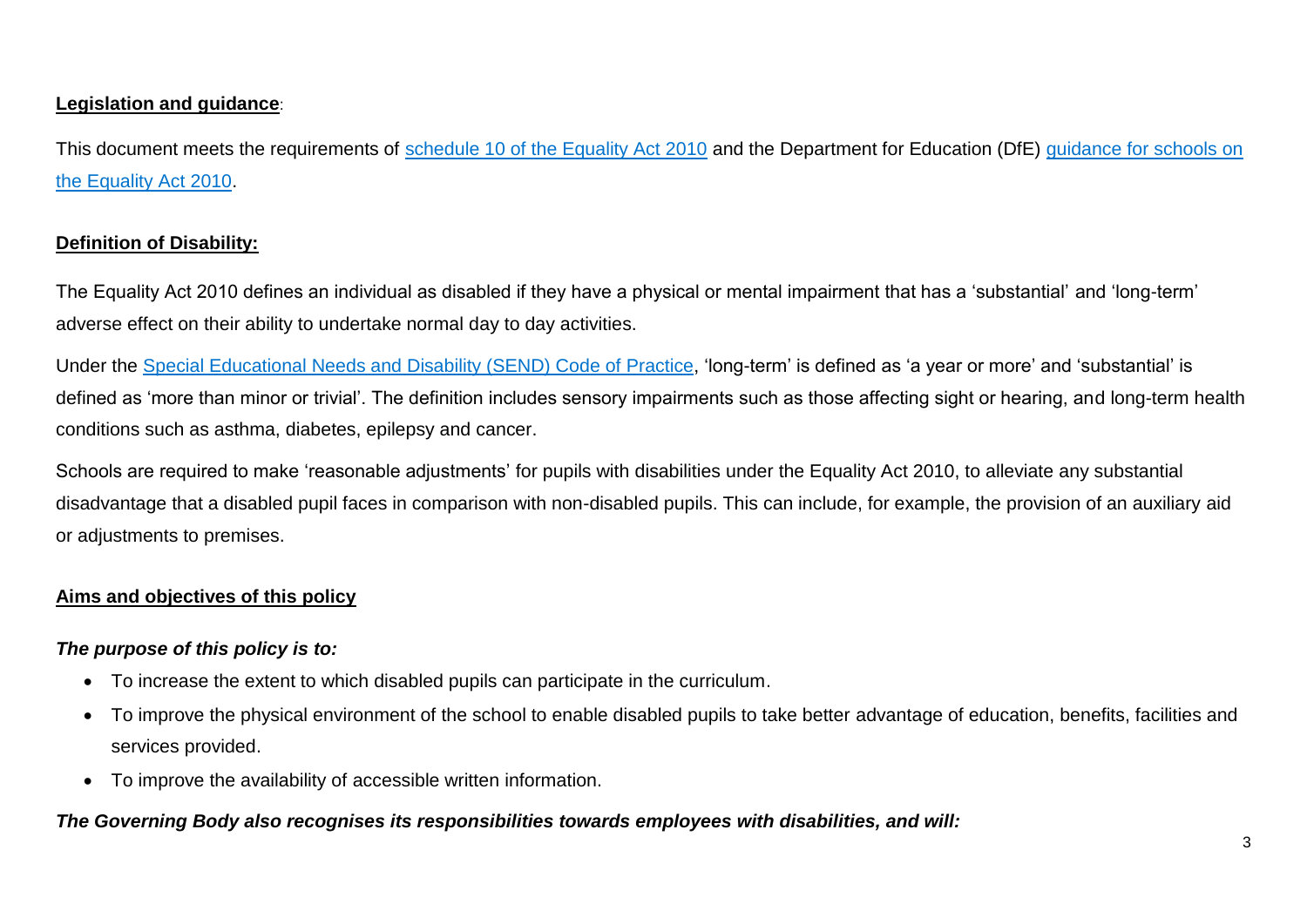Monitor recruitment procedures to ensure that persons with disabilities are provided with equal opportunities.

 Ensure that employees with disabilities are supported with special provision as appropriate to ensure that they can carry out their work effectively without barriers.

Undertake reasonable adjustments to enable staff to access the workplace.

We actively encourage equity and equality through our work. No gender, race, creed, sexuality or ethnicity will be discriminated against. The school's Disability Equality Policy will be followed and the use of stereotypes under any of the above headings will always be challenged.

#### **Responsibilities**:

The Governors of the school are responsible for determining the content of the policy and the Headteacher is responsible for ensuring that the plan is implemented.

#### **Publication**:

The Accessibility Plan that follows this accessibility policy is structured to complement and support the school's equality objectives and will be published on the school's website. We understand that Kent Local Authority will monitor the school's activity under the Equality Act 2010 and will advise upon compliance with that duty.

Our school is also committed to ensuring staff are trained in equality issues with reference to the Equality Act 2010, including understanding disability issues.

Our Accessibility Plan (see the end of this document) has been drawn based upon the needs of the school and the school site, in conjunction with, staff and governors and will advise other school documents. The Accessibility Plan will be reviewed annually in respect of progress and outcomes.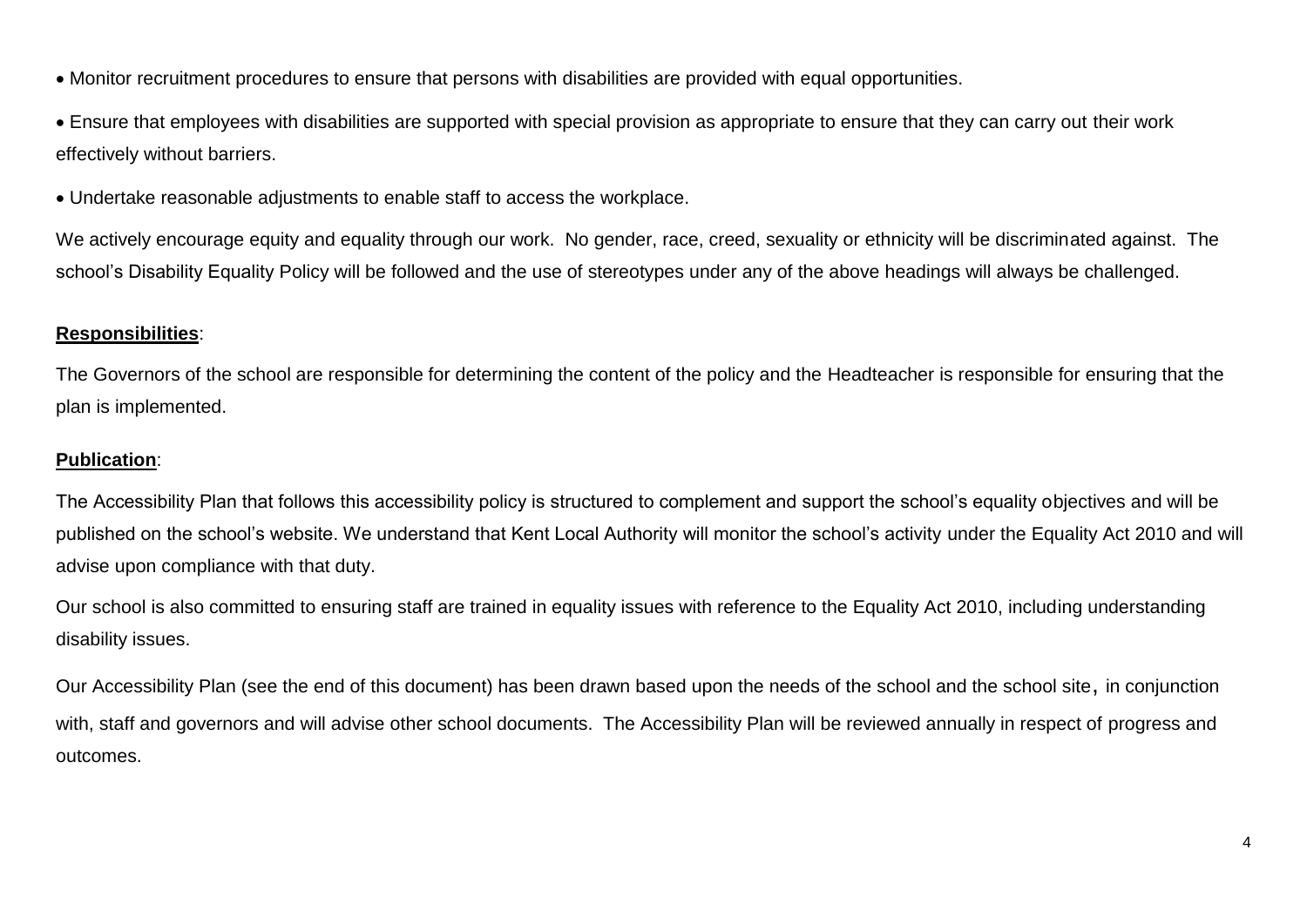Our school's complaints procedure covers the Accessibility Plan. If you have any concerns relating to accessibility in school, the complaints procedure sets out the process for raising these concerns.

#### **Our principles and values:**

At Sandwich Junior School we are committed to providing an environment that enables full curriculum access and values all pupils, staff, parents and visitors regardless of their education, physical, sensory, social, spiritual, emotional and cultural needs. We are committed to taking positive action in the spirit of the Equality Act 2010 with regard to disability and to developing a culture of inclusion, support and awareness within the school. We believe that every child should have access to a broad, balanced, relevant and differentiated curriculum. We have systems in place for early identification of barriers to their learning and participation so that they can engage in school activities with all other children. We acknowledge the need for high expectations and suitable targets for all children, which should take account of their individual strengths and needs and should allow each child to fulfil their potential.

#### **Action Plan:**

Our Accessibility Plan shows how access can be improved for disabled pupils, staff and visitors to the school in a given time frame and anticipating the need to make reasonable adjustments to accommodate their needs where practicable.

The Accessibility Plan relates to the key aspects of curriculum accessibility, physical environment, and the provision and accessibility of written information.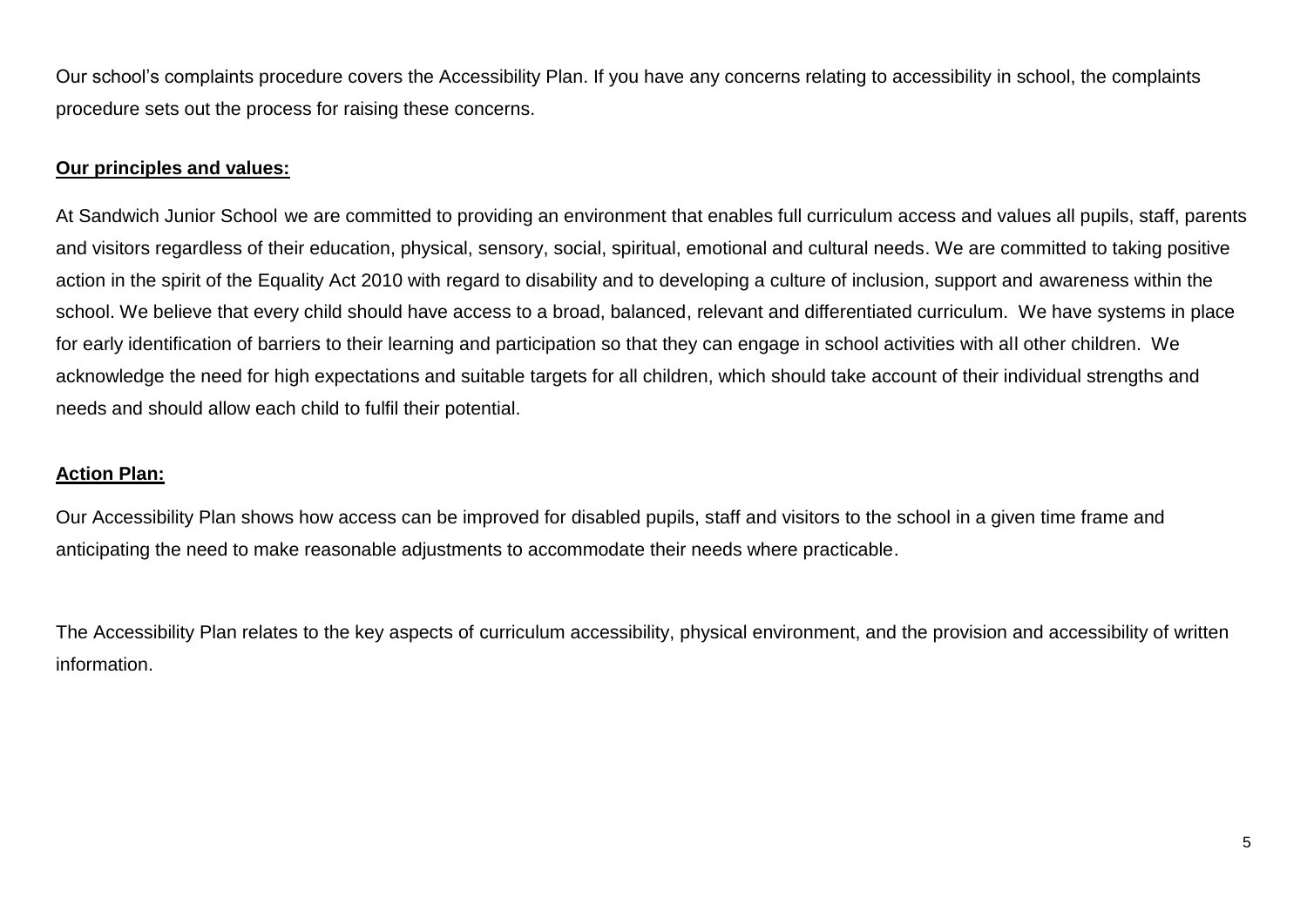#### **1.) To increase the extent to which disabled students can participate in the school curriculum.**

*Our key objective is to reduce and eliminate barriers to access to the curriculum and to ensure full participation in the school community for students, and prospective students, with a disability, medical condition or other access needs. Provision may include liaison with specialists, CPD for staff, a differentiated curriculum, specialist resources to support learning and access to the curriculum, a range of support staff including trained teaching assistants and access arrangements in place for statutory testing.*

| <b>Current Good Practice</b>                                                                                                                                                                                                      | <b>Target</b>                                                                                                                                                     | <b>Action</b>                                                                                                                                                                                                                              | <b>Person</b><br><b>Responsible</b> | <b>Timescale</b>                                                                 | <b>Success Criteria</b>                                                                                                                                                                                                                                                             | <b>Evaluation/Review</b> |
|-----------------------------------------------------------------------------------------------------------------------------------------------------------------------------------------------------------------------------------|-------------------------------------------------------------------------------------------------------------------------------------------------------------------|--------------------------------------------------------------------------------------------------------------------------------------------------------------------------------------------------------------------------------------------|-------------------------------------|----------------------------------------------------------------------------------|-------------------------------------------------------------------------------------------------------------------------------------------------------------------------------------------------------------------------------------------------------------------------------------|--------------------------|
| <b>Annual Review</b><br>$\bullet$<br>Meetings<br>Transition<br>Meetings carried<br>out to liaise with<br>Feeder school<br>and previous<br>schools<br>Differentiated<br>curriculum<br>Use of<br>ICT/iPads/laptops<br>for recording | To review the needs<br>of all pupils across<br>the school and<br>ensure that staff are<br>fully aware of the<br>needs within their<br>classes and year<br>groups. | SENCO to create new class profiles for<br>new Yr3 cohort and update class<br>profiles for Yr4,5 &6.<br>Class profiles to be shared with Class<br>Teachers and TAs.                                                                         | <b>SENCO</b>                        | Ongoing<br>dependent<br>on need<br>and new<br>pupils<br>joining SJS<br>mid-year. | All staff confident<br>about the need of all<br>pupils in their class<br>and year group.<br>All pupils needs<br>catered for enabling<br>them to access their<br>learning.<br>Strategies in place to<br>enable full curriculum<br>access for pupils with a<br>range of disabilities. |                          |
| where necessary<br>Writing slopes<br>Use of wedges<br>and cushions<br>Coloured<br>overlays<br>Interactive<br>whiteboards have<br>dyslexia friendly                                                                                | To review the<br>curriculum and<br>ensure that it is<br>accessible for all<br>pupils.                                                                             | Subject Leaders to initially review<br>curriculum coverage.<br>Class Teachers to review curriculum<br>coverage based on current need within<br>class and year group and identify any<br>potential barriers to learning.                    | All Staff<br>(Subject<br>leaders)   | Ongoing                                                                          | All pupils able to<br>access curriculum and<br>make progress.                                                                                                                                                                                                                       |                          |
| coloured<br>backgrounds<br><b>Particular fonts</b><br>used to support<br>Dyslexic pupils.<br>Coloured<br>exercise books                                                                                                           | To ensure that all<br>staff are fully aware<br>of and understand<br>the importance of the<br>new Mainstream<br>Core Standards.                                    | SENCO to lead all staff in reviewing<br>the new Mainstream Core Standards<br>and ensure all staff are confident with<br>delivering these within their quality first<br>teaching to ensure all pupils are able to<br>access their learning. | <b>SENCO</b>                        | Annually                                                                         | All staff are aware of<br>new Mainstream Core<br><b>Standards and Quality</b><br>first teaching and<br>Provision Maps reflects<br>that these strategies<br>are being implemented                                                                                                    |                          |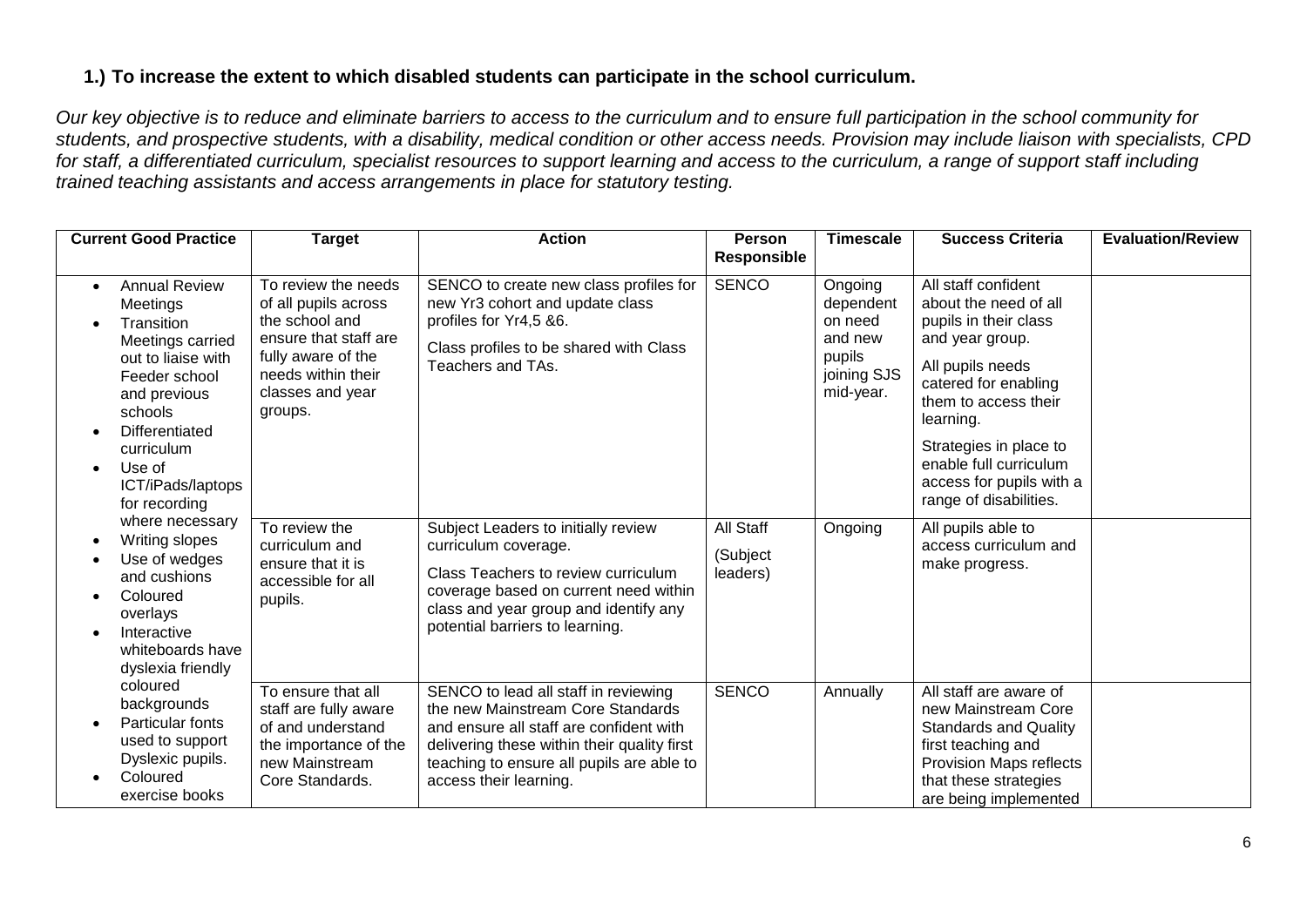|                                                                                                                                                    |                                                                                                                                                                                                                                                                                          |                                |                                              | in order to enable<br>access for all pupils.                                                                                                                                                                                                                                                       |                       |
|----------------------------------------------------------------------------------------------------------------------------------------------------|------------------------------------------------------------------------------------------------------------------------------------------------------------------------------------------------------------------------------------------------------------------------------------------|--------------------------------|----------------------------------------------|----------------------------------------------------------------------------------------------------------------------------------------------------------------------------------------------------------------------------------------------------------------------------------------------------|-----------------------|
| Maps for each Year<br>group and ensure<br>that provision is<br>appropriate and<br>enables pupils with a<br>disability to access<br>their learning. | SENCO create provision map for each<br>year group based on current need.<br>Class Teacher to review these at least<br>3 times per year and alter provision<br>according to need.<br>SENCO to oversee and ensure that<br>pupils with SEND are catered for and<br>appropriate targets set. | Class<br>Teachers.             | 3 x per<br>year                              | to date and reflect the<br>current level of need.<br>Pupils requiring<br>additional support have<br>been identified and<br>appropriate targets and<br>interventions are in<br>place to enable them<br>to access their<br>learning.<br>All pupils making<br>progress against<br>individual targets. |                       |
| To ensure that pupils<br>with a disability have<br>access to equipment<br>where necessary.                                                         | SENCO to liaise with outside agencies<br>and ensure that strategies and<br>equipment identified within reports are<br>implemented.                                                                                                                                                       | <b>SENCO</b>                   | Ongoing                                      | All equipment being<br>utilised and pupils able<br>to access their<br>learning.<br>Strategies in place to<br>enable full curriculum<br>access for pupils with a<br>range of disabilities.                                                                                                          |                       |
| To ensure all staff<br>receive relevant<br>training on specific<br>disabilities.                                                                   | SENCO to review the needs of children<br>and to provide training for staff as<br>needed.                                                                                                                                                                                                 | <b>SENCO</b>                   | Ongoing<br>annually<br>dependent<br>on need. | Raised confidence of<br>all staff with regards to<br>disabilities and<br>strategies needed to<br>ensure inclusion for all<br>where possible.<br>Strategies in place to<br>enable full curriculum<br>access for pupils with a<br>range of disabilities.                                             |                       |
|                                                                                                                                                    | To review Provision                                                                                                                                                                                                                                                                      | Class Teachers with support of | <b>SENCO &amp;</b>                           | Ongoing                                                                                                                                                                                                                                                                                            | Provision Maps are up |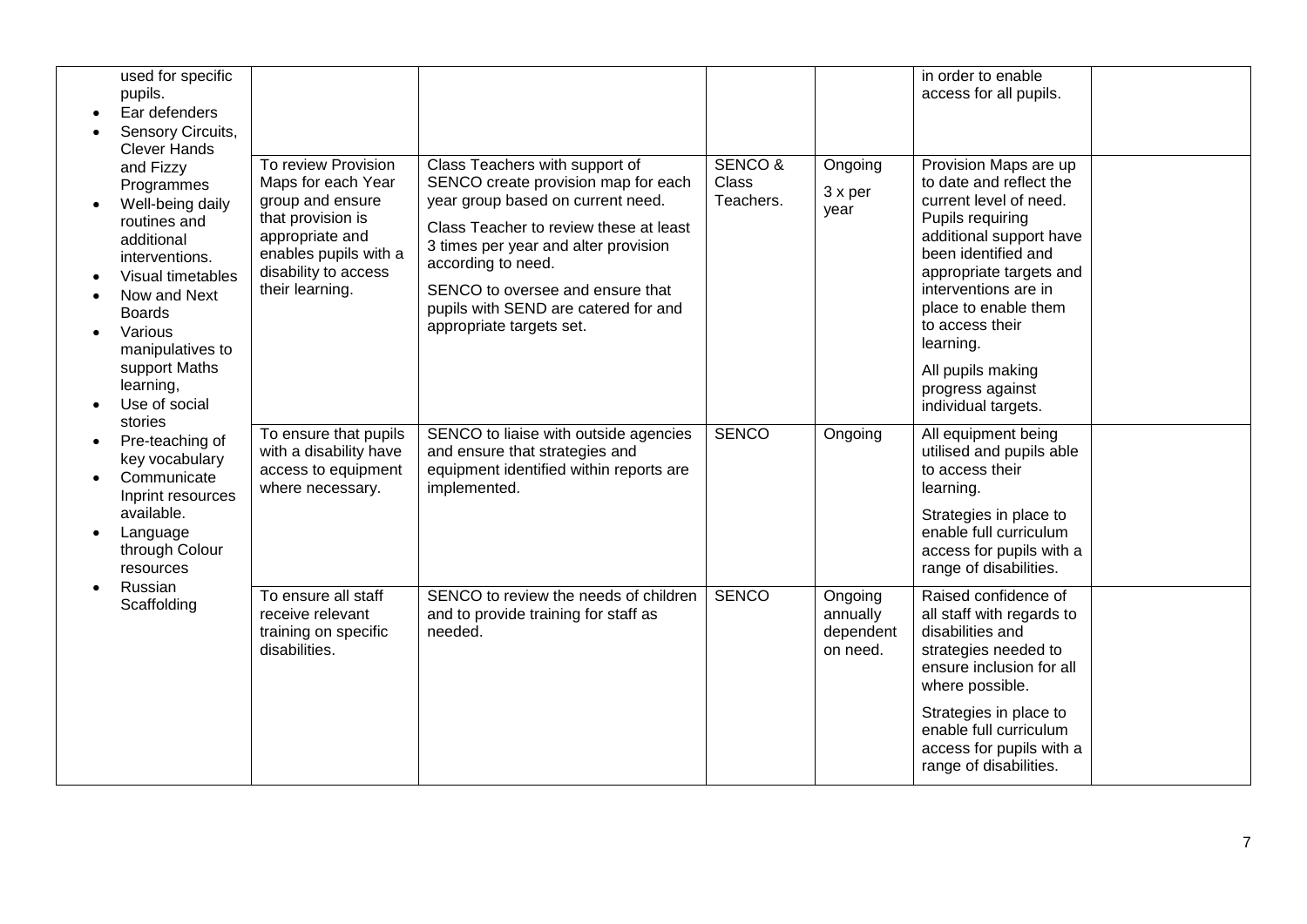| To ensure pupils with<br>a disability, medical<br>condition or other<br>access needs are<br>involved, as fully as<br>possible, in the wider<br>curriculum including<br>trips, workshops and<br>residential visits, as<br>well as extracurricular<br>provision. | Create personalised risk assessments<br>and access plans for individual pupils<br>where needed. Ensuring venues are<br>vetted beforehand.<br>Liaise with external agencies,<br>identifying training needs and<br>implement training where needed.<br>Discuss with staff who run out of<br>school clubs, and people running other<br>clubs after school. | <b>SLT</b> | Ongoing as<br>and when<br>needed. | All pupils are able to<br>access (where<br>possible) school trips,<br>and activities. |  |
|----------------------------------------------------------------------------------------------------------------------------------------------------------------------------------------------------------------------------------------------------------------|---------------------------------------------------------------------------------------------------------------------------------------------------------------------------------------------------------------------------------------------------------------------------------------------------------------------------------------------------------|------------|-----------------------------------|---------------------------------------------------------------------------------------|--|
|----------------------------------------------------------------------------------------------------------------------------------------------------------------------------------------------------------------------------------------------------------------|---------------------------------------------------------------------------------------------------------------------------------------------------------------------------------------------------------------------------------------------------------------------------------------------------------------------------------------------------------|------------|-----------------------------------|---------------------------------------------------------------------------------------|--|

### **2.) To improve the physical environment of the school to increase the extent to which pupils, irrespective of their disability, medical condition or other access needs, can access their education.**

| <b>Current Good Practice</b>                                                                                                                                                                                                                                                                                             | Target                                                                                               | <b>Action</b>                                                                                                                                                                                                                                                                                                                                                                                                                                                         | <b>Person</b><br><b>Responsible</b>       | <b>Timescale</b>                     | <b>Success Criteria</b>                                                                                                                                                                                                                                                                                                                                                             | <b>Evaluation/Review</b> |
|--------------------------------------------------------------------------------------------------------------------------------------------------------------------------------------------------------------------------------------------------------------------------------------------------------------------------|------------------------------------------------------------------------------------------------------|-----------------------------------------------------------------------------------------------------------------------------------------------------------------------------------------------------------------------------------------------------------------------------------------------------------------------------------------------------------------------------------------------------------------------------------------------------------------------|-------------------------------------------|--------------------------------------|-------------------------------------------------------------------------------------------------------------------------------------------------------------------------------------------------------------------------------------------------------------------------------------------------------------------------------------------------------------------------------------|--------------------------|
| The environment is adapted to<br>the needs of pupils as<br>required. This includes:<br>Ramps<br>Corridor width<br>Disabled toilet<br>Library shelves at<br>wheelchair-accessible<br>height<br>Anti-glare film on<br>class windows<br>All doors have half<br>glass panel to ensure<br>visibility at wheel chair<br>level. | To be aware of the<br>access needs of<br>disabled pupils,<br>staff, governors and<br>parents/carers. | Ensure staff and governors<br>can access areas of school<br>used for meetings.<br>Ensure that all staff are<br>clear about how to raise<br>issues of accessibility.<br>Annual reminder to parents<br>and carers through<br>newsletter/Parent App to let<br>us know if they have<br>problems with access to<br>areas of school<br>Ensure a PEEP (Personal<br><b>Emergency Evacuation</b><br>Plan) is prepared and<br>reviewed if someone at<br>school (pupil or adult) | Headteacher,<br><b>SENCO</b><br>All Staff | Ongoing-<br>as and<br>when<br>needed | All staff & governors are<br>confident that their needs<br>are met.<br>Continuous monitoring to<br>ensure any new needs<br>arising are met.<br>Parents have full access to<br>the school for events such<br>as Open Afternoons.<br>PEEPs are prepared and<br>reviewed as individual<br>needs change.<br>People with disabilities can<br>move around school safely<br>and unhindered |                          |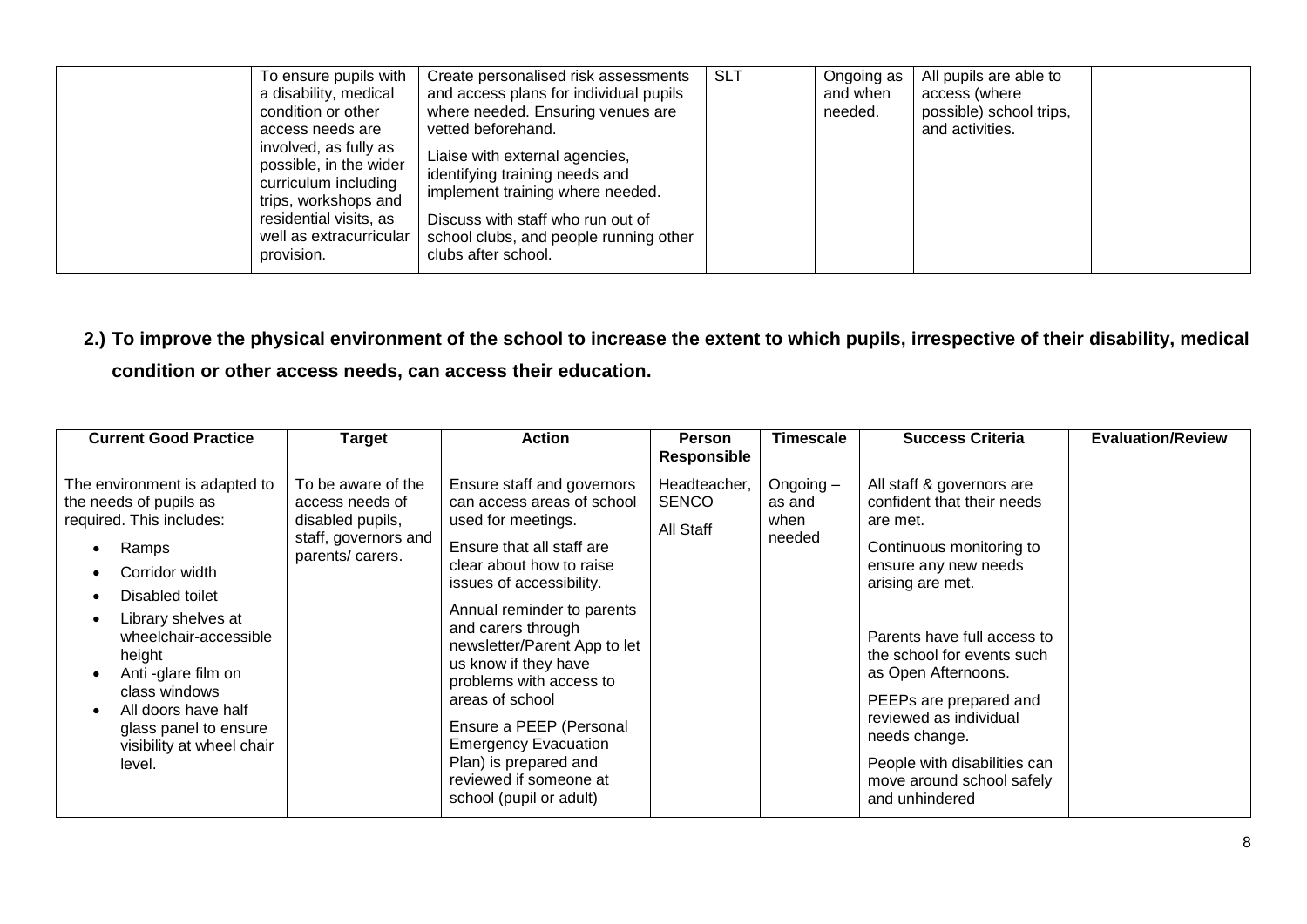| Corridors are<br>accessible by                                                                                                                                                                                                                                             |                                                                                                                                         | becomes physically<br>impaired.                                                                                                                                                                                                                                                                                                                                                                                                                       |                                                                                        |                                      |                                                                                                                                                                                                                               |  |
|----------------------------------------------------------------------------------------------------------------------------------------------------------------------------------------------------------------------------------------------------------------------------|-----------------------------------------------------------------------------------------------------------------------------------------|-------------------------------------------------------------------------------------------------------------------------------------------------------------------------------------------------------------------------------------------------------------------------------------------------------------------------------------------------------------------------------------------------------------------------------------------------------|----------------------------------------------------------------------------------------|--------------------------------------|-------------------------------------------------------------------------------------------------------------------------------------------------------------------------------------------------------------------------------|--|
| wheelchair.<br>Emergency escape<br>routes clearly sign<br>posted.<br>Main entrance<br>accessible via ramp<br>and wheelchair level<br>bell.<br>Termly Health and<br>Safety audit carried<br>out and actioned.<br><b>Classrooms inviting</b><br>but not over<br>stimulating. | To improve the<br>physical school<br>Environment                                                                                        | The school will take<br>account of the needs of<br>pupils with physical<br>difficulties and sensory<br>impairments when planning<br>and undertaking future<br>improvements and<br>refurbishments of the site<br>and premises, such as<br>improved access, lighting<br>and colour schemes, clear<br>signage and more<br>accessible facilities and<br>fittings.<br>Provide a Disabled parking<br>space                                                  | School<br><b>Business</b><br>manager,<br>Headteacher,<br>Caretaker<br>and<br>Governors | Ongoing<br><b>Future Plan</b>        | Evidence that appropriate<br>considerations have been<br>made wherever physical<br>school improvements are<br>carried out.<br>People with disabilities can<br>move around school safely<br>and unhindered, where<br>possible. |  |
|                                                                                                                                                                                                                                                                            | Ensure that<br>reasonable<br>adjustments are<br>made for pupils<br>with a disability,<br>medical condition<br>or other access<br>needs. | Create personalised risk<br>assessments and access<br>plans for individual pupils<br>where necessary.<br>Liaise with external<br>agencies, identifying<br>training needs and<br>implementing training<br>where needed.<br>Ensure that actions,<br>including emergency<br>evacuation procedures and<br>PEEPS (personalized<br><b>Emergency Evacuation</b><br>Plans), are clear and that<br>staff are capable of carrying<br>them out, where necessary. | <b>SLT</b>                                                                             | Ongoing<br>As and<br>when<br>needed. | Inclusion for all pupils as<br>much as possible.<br>PEEPs are prepared and<br>reviewed as individual<br>needs change.<br>Safe evacuation in an<br>emergency situation.                                                        |  |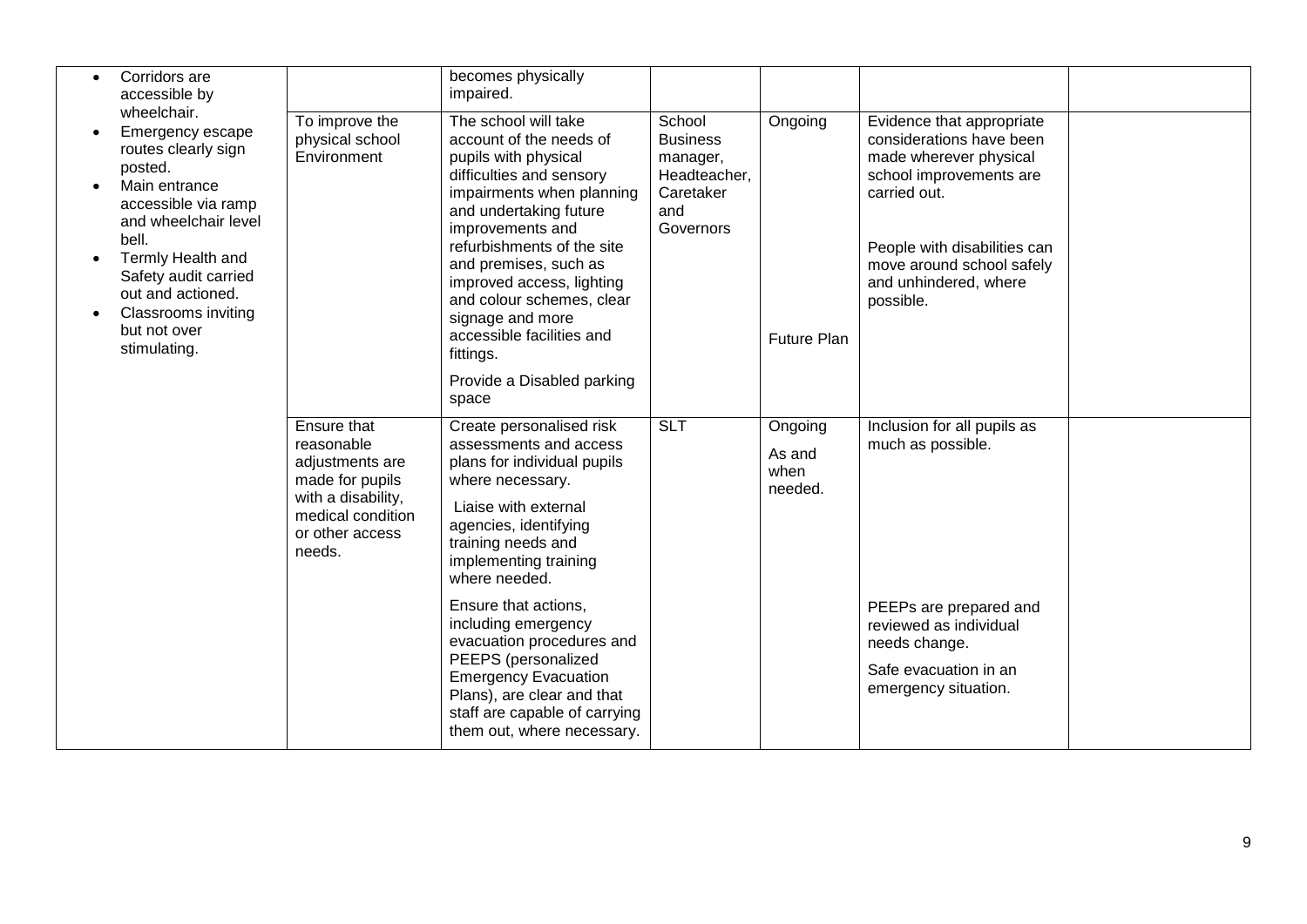| To ensure that<br>learning areas are<br>organised to<br>promote the<br>participation and<br>independence of all<br>pupils | To carry out Learning walks<br>and identify possible<br>barriers to participation.<br>Class Teachers to plan<br>classrooms and other<br>outside learning areas in<br>accordance with pupil<br>need. | All staff | Annually in<br>September,<br>additional<br>Learning<br>Walks to be<br>carried out<br>throughout<br>the year. | People with disabilities can<br>move around school safely<br>and unhindered |  |
|---------------------------------------------------------------------------------------------------------------------------|-----------------------------------------------------------------------------------------------------------------------------------------------------------------------------------------------------|-----------|--------------------------------------------------------------------------------------------------------------|-----------------------------------------------------------------------------|--|
|---------------------------------------------------------------------------------------------------------------------------|-----------------------------------------------------------------------------------------------------------------------------------------------------------------------------------------------------|-----------|--------------------------------------------------------------------------------------------------------------|-----------------------------------------------------------------------------|--|

## **3.) To improve the delivery of information to pupils, staff, parents/carers and other members of the school community.**

| <b>Current Good Practice</b>                                                                                                                                                                                   | <b>Target</b>                                                                                                                               | <b>Action</b>                                                                                                                                                                       | Person                     | <b>Timescale</b> | <b>Success Criteria</b>                                                                             | <b>Evaluation/Review</b> |
|----------------------------------------------------------------------------------------------------------------------------------------------------------------------------------------------------------------|---------------------------------------------------------------------------------------------------------------------------------------------|-------------------------------------------------------------------------------------------------------------------------------------------------------------------------------------|----------------------------|------------------|-----------------------------------------------------------------------------------------------------|--------------------------|
|                                                                                                                                                                                                                |                                                                                                                                             |                                                                                                                                                                                     | <b>Responsible</b>         |                  |                                                                                                     |                          |
| Regular meetings with<br>parents.<br>Staff use<br>Communicate in Print<br>to ensure clarity of<br>message.<br>Classroom and<br>individual visual<br>timetables. Staff<br>Parent App used to                    | To ensure all<br>parents and other<br>members of the<br>school community<br>can access<br>information.                                      | Written information will be<br>provided in alternative<br>formats as necessary.                                                                                                     | SLT/Office                 | As needed        | All parents and members of<br>the school community can<br>access all information                    |                          |
| remind parents and<br>provide important<br>message.<br>Twitter used to deliver<br>parent information and<br>messages.<br>Information & letters<br>translated, where<br>possible, for parents of<br>EAL pupils. | To ensure parents<br>are able to access<br>information in order<br>to support their<br>child's learning or<br>access additional<br>support. | Review website<br>documentation to ensure<br>parents are able to<br>support their child's<br>learning.<br>Ensure use of video clips<br>as well as text when<br>information sharing. | <b>SLT</b><br><b>SENCO</b> | Ongoing          | Prospective parents and<br>existing parents feel<br>informed and able to<br>support their children. |                          |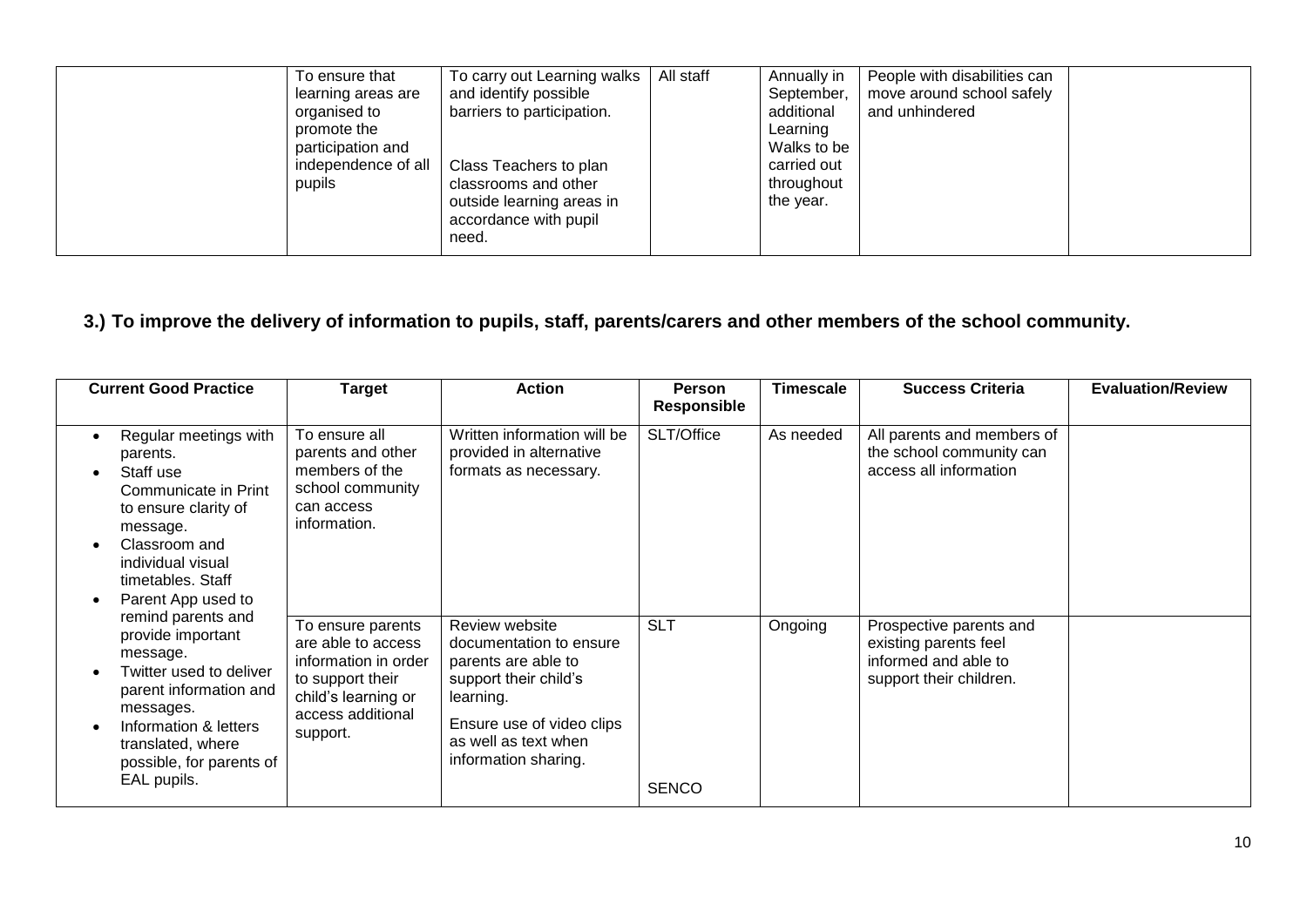| Use of large, clear<br>font in documentation.<br>Dyslexic friendly<br>coloured back ground<br>for interactive |                                                                                                                                                                   | Write a parent friendly<br>SEND leaflet for improved<br>information sharing       |                          |           | Parents are clear about<br>what SEND is and what<br>support is available.                                                               |  |
|---------------------------------------------------------------------------------------------------------------|-------------------------------------------------------------------------------------------------------------------------------------------------------------------|-----------------------------------------------------------------------------------|--------------------------|-----------|-----------------------------------------------------------------------------------------------------------------------------------------|--|
| whiteboards.                                                                                                  | To ensure that<br>parents and other<br>members of the<br>school community<br>who are unable to<br>attend due to a<br>disability can<br>access parent<br>meetings. | Staff to hold parent<br>meetings by phone or<br>send home written<br>information. | Class<br><b>Teachers</b> | As needed | Parents feel fully informed<br>about their child's progress<br>and are aware as to how to<br>support their child's<br>learning further. |  |

#### **Monitoring arrangements:**

This document will be reviewed every 3 years, but may be reviewed and updated more frequently if necessary.

It may not be feasible to undertake all of the works during the life of the Accessibility Plan and therefore some items will roll forward into subsequent plans. An accessibility audit will be complete by the school to the end of each period covering this plan in order to inform the development of a new Accessibility Plan for the on-going period.

#### **Links to other policies/documents:**

The following Accessibility Plan should be read in conjunction with the following school policies, strategies and documents:

- Educational Visits Policy
- Equality Policy and Objectives
- Disability Equality Scheme